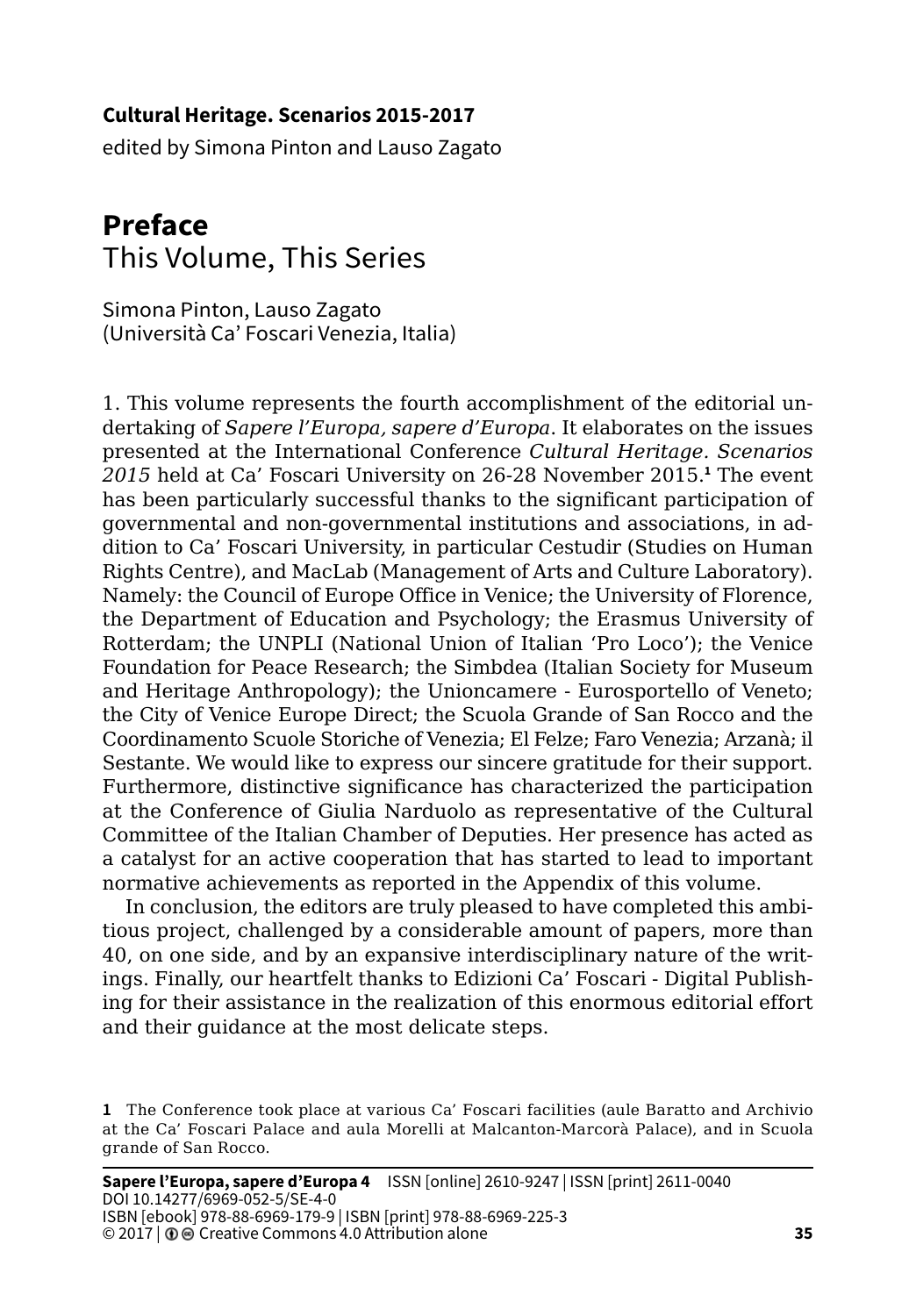2. The Series involves a historical notable group of authors – Picchio Forlati, Tamma, Zagato, Pinton, Lapicirella Zingari, De Vido, Bellato, Sciurba, Da Re – who has been active in the scientific-editorial experience for long.

The body of work is complemented with contributions by proff. Clemente, Goisis, Scovazzi, Giampieretti, El Felze's President Saverio Pastor, and others who collaborated in the previous publications. As indicated in the cover of each past volume, the Series *Sapere l'Europa, sapere d'Europa*  aims at "approfondire i profili legati al processo di integrazione europeo, non ignorandone i risvolti più burocratici e discutibili ma sapendo guardare al di là di essi" (examining the elements of the integration process in Europe, not ignoring the most bureaucratic and questionable implications but knowing to look beyond them).

One could argue whether a volume with the title *Cultural Heritage. Scenarios 2015-2017*, without a specific reference to the European regional scenario, does coherently fall within the scope of the Series. A careful reading of the Table of contents can easily dispel any doubt: the core of the intellectual adventure that follows is in fact the Faro Convention, with its ongoing implementation's experiences and Venice as the focal point. In the preface to the previous volume of the Series, *Citizens of Europe. Culture and Rights*, we wrote about it (Zagato, Vecco 2015): the Faro Convention, along with the ELC and the recent Istanbul Convention, should be acknowledged as the "sweet fruits that Europe has brought to us even in the dramatic circumstances of the beginning of this millennium".**<sup>2</sup>** So, even though the scope of the research extends to a global perspective, the volume certainly concerns *Sapere l'Europa, sapere d'Europa*.

3. The Conference on *Cultural Heritage. Scenarios 2015* from which this volume originates had been designed as a fluid combination of both theoretical discussions and cultural practical experiences. In particular, all extra-curricular activities had been chosen to let the participants experience the Venetian traditional practices and knowledge. On the one hand, the food experience focused on the Marco Polo route and the opportunity to taste Middle East dishes and recipes; on the other hand, a dinner was organized at the Cooperativa il Cerchio in Sacca Fisola, reached by a motorboat ride across the lagoon, enjoying the dishes prepared by the cooperative's cooks, among whom there are vulnerable people. Before each culinary event, the leaders of the associations offered detailed descriptions of the quality ingredients and preparations of the dishes, and explained the

**<sup>2</sup>** Zagato, Lauso; Vecco, Marilena (2015). "Prefazione". Zagato, Lauso; Vecco, Marilena (a cura di), *Citizens of Europe. Culture e diritti*. Venezia: Edizioni Ca' Foscari, 9-13, DOI [10.14277/978-88-6969-052-5](http://doi.org/10.14277/978-88-6969-052-5).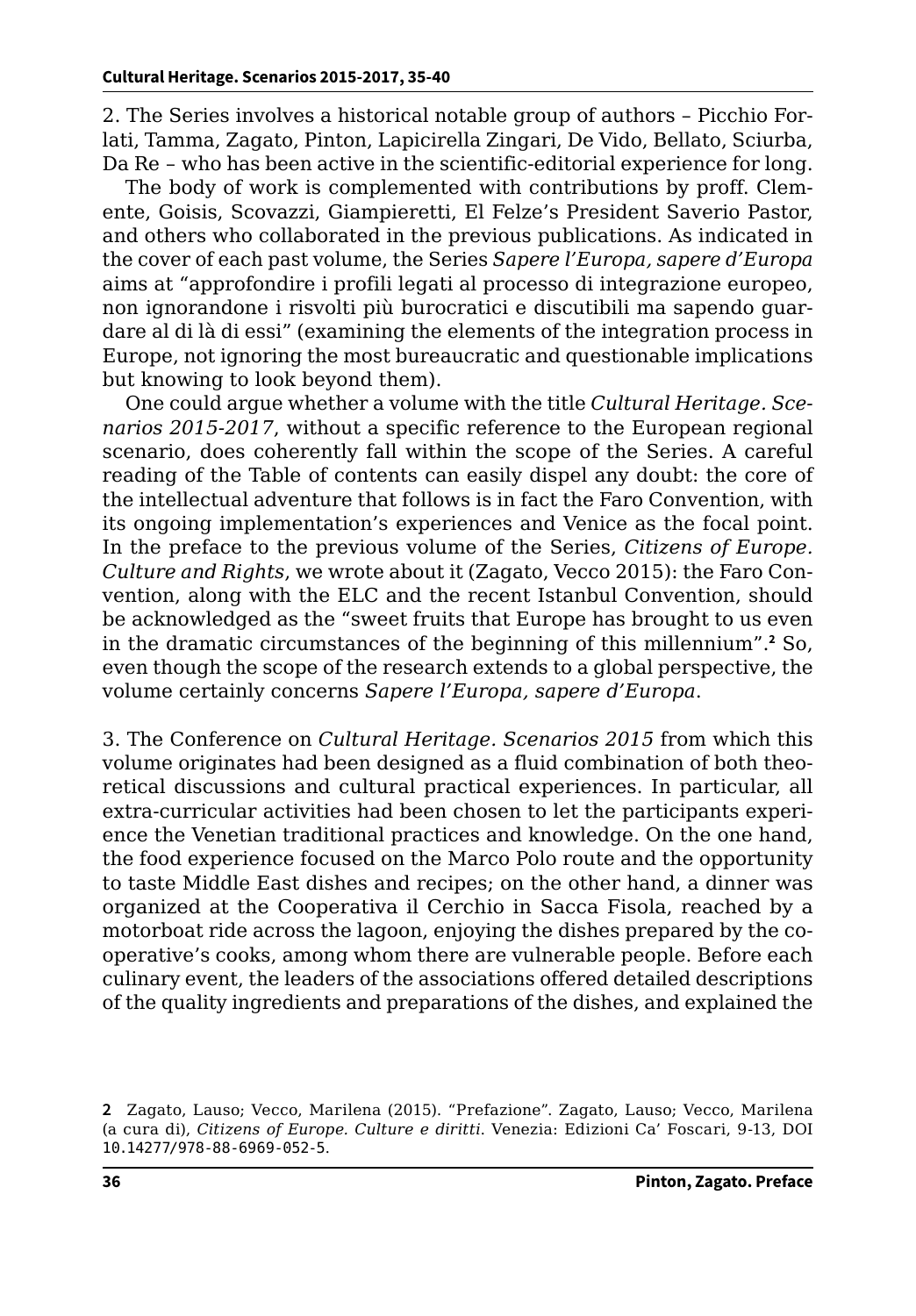motivations and the goals behind their job and commitment.**<sup>3</sup>** The second day concluded with a unique visit to the Scuola Grande of San Rocco (Scoletta, Sala terrena, Sala capitolare, Sala dell'Albergo) whose *teleri* frescos were described by a captivating young expert. A boat cruise towards the Arsenal concluded the Conference for the 'remaining participants', on Saturday afternoon. Entering the Arsenal from the side of the Lagoon, the participants were lectured on the boat by the eloquent historical and military recount of Commander Zanelli, a renowned expert on the topic. On the ground, we visited some 'Tese', accompanied by the thought-provoking telling of Alessandro Ervas. This moment marked the emotional climax of the whole intellectual journey embodied in the Conference.

4. In its internal structure, the volume mirrors the Conference architecture in four sessions, titled according to the idea of a constant lively CH in which the soul dominates,**<sup>4</sup>** an idea we tried to translate by using tense verbs rather than nouns. Namely: "CH Blazes", "CH Inspires", "CH Condenses", "CH Either Finds Hearts' and Hands' Care or Dies". The volume remains faithful to the event from which it originated, recapturing the particular structure of the Conference referred by prof. Clemente, in his Chairman's Notes,**<sup>5</sup>** as a 'sandwich': the academic part – the four sessions – has been layered between an introduction and a conclusion merging together according to the idea of: "in the end my beginning". In this way, the Conference undertook a cyclical pattern, a 'circular wave' – end/ principle – that was not apparent in the initial phase,**<sup>6</sup>** but developed deep-

**3** Regrettably, a more extended explanation of the work of each association is not included in this volume.

**4** This choice has been agreed upon by the Scientific Committee of the Conference in charge of selecting the papers and the speakers and constituted by: Luigi Perissinotto, Fabrizio Panozzo, Simona Pinton, Elide Pittarello, Michele Tamma, Luigi Tarca, Lauso Zagato of Ca' Foscari University; Maria Laura Picchio Forlati of Scuola Grande di San Rocco; Pietro Clemente, Honorary President of Simbdea; Giovanna Del Gobbo, University of Florence; Marilena Vecco, Ersamus University of Rotterdam.

**5** Pietro Clemente has been the chairman of the fascinating Section 3 of the Conference on "CH Condenses", opened by prof. Wilmer, Master of the Guild of S. George (London) as the key note speaker.

**6** We are honored to include in this volume the contribution of dr. Pellizzon, Director of the Research Office at Ca' Foscari University, together with dr. Silvia Zabeo, of the same Office. It was not possible, for different reasons, to receive a written contribution by Commander Zanelli. We decided to include the abstract, originally written by dr. Peranetti (former officer at Veneto Region) for the *Papers Preview* ([http://www.unive.it/media/allegato/centri/](http://www.unive.it/media/allegato/centri/CESTUDIR/CulturalHeritage-April2016.pdf) [CESTUDIR/CulturalHeritage-April2016.pdf](http://www.unive.it/media/allegato/centri/CESTUDIR/CulturalHeritage-April2016.pdf) [2017-12-19]). The end/ principle introductory section of the volume has been enriched by Francesco Calzolaio's paper, president of the Venti di cultura association, by the above-quoted prof. Clemente's Chairman's Notes, and by a brief presentation of the theoretical 'stones' on which the 2015 Conference (and this book) have been built, by Lauso Zagato.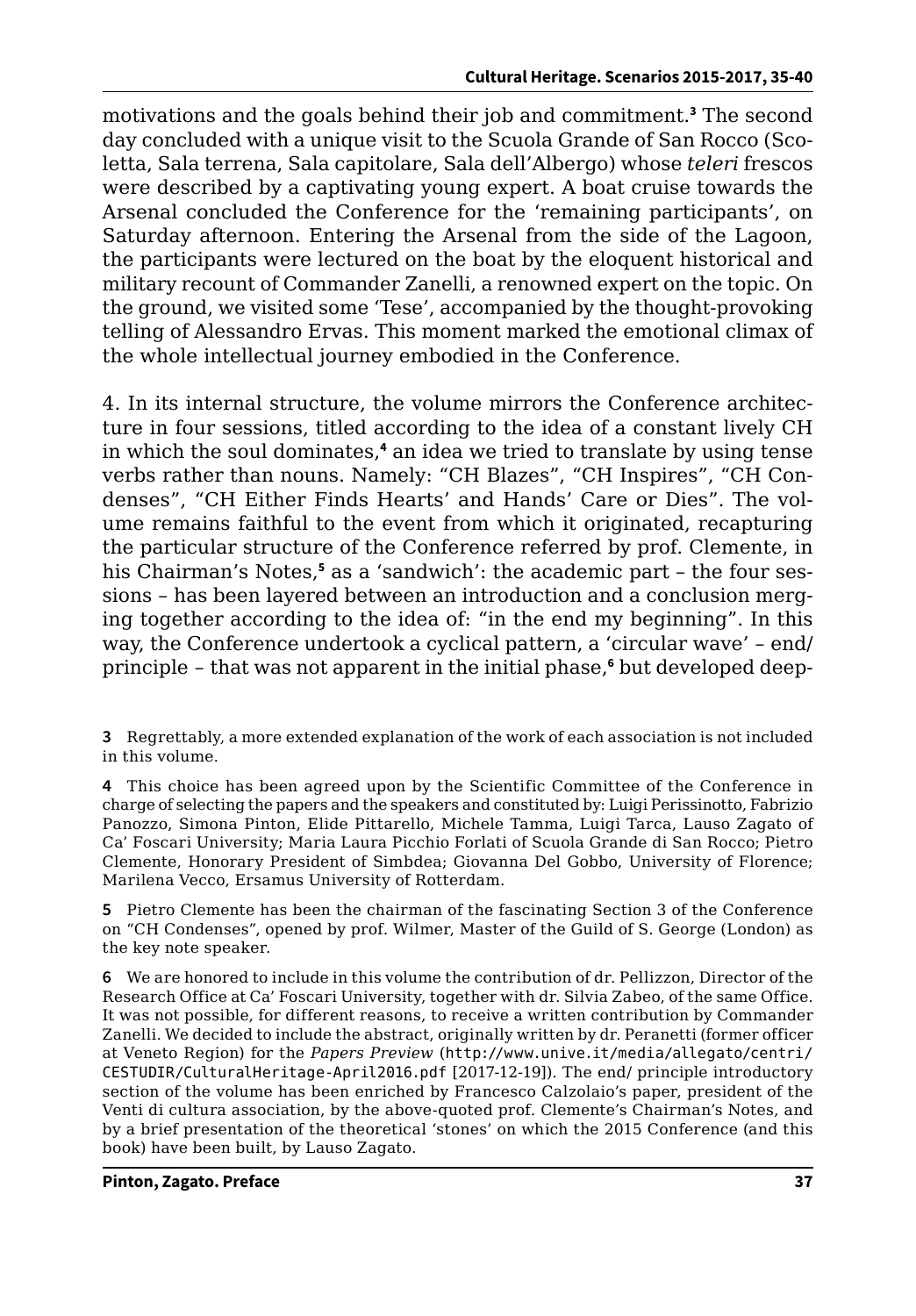er in significance as the presentations unfolded. The Conference, in fact, started with the session "CH Blazes", opened by prof. Venturini's lecture on the international law applicable to the intentional destruction of CH, and continued with prof. Scovazzi's lecture on the return of cultural objects illegally removed. The final session – "CH Either Finds Hearths' and Hands' Care or Dies" – ended with a sub-session dedicated to "Traditional Knowledge, Lagoon, Sustainability". The fascinating closing remarks made by Alessandro Ervas from the Associations El Felze and ArcheoClub Venice, at the second sub-session of the Conference – session opened by prof. Vallerani's lecture – have been dedicated to the ongoing 'cultural sterilization' of Venice: a meaningful expression coined by Alessandro during an important debate held at the Venice Arsenal in late summer 2015, in the realm of an event promoted by "Stories Under the Felze".

In the volume, the presentation of Alessandro Ervas has been rendered as *à tout azymuth* interview with Saverio Pastor, an interview that concludes the volume by offering a concrete application of the principle of "in the end my beginning".

At this point, it should be clear what we intend by using the concept of a 'circular wave' permeating the scientific part of the volume: a concern, but also a sincere desire, to bring together the living forces present in Venice, those forces that identify with this unique city and genuinely care for it.

5. Now a few comments regarding the essays. First, the choice to have the essays written in English is intended to make the volume's subjects accessible to an international audience. This, however, produced a delay in the publication deadline and a non-homogeneous quality of the form due to the lack of availability of professional translation services. Second, in the two years debate following the Conference, the choice between the expressions heritagization and patrimonialization has resolved in favor of the former. Consequently, the first sub-section of the section "CH Inspires" is under the title "Heritagization and Communities".**<sup>7</sup>** However, some articles still use the word 'patrimonialization', and the authors' preference has been respect.

Third, we immediately noticed, after the arrival of the abstracts in response to the Conference's 'call for papers', the unforeseen development often dissonant from what we meant when we thought and proposed the topic of the first session on "CH Blazes". We are still surprised of the outcome, but it's worth mentioning how what was initially perceived as an apparent misleading development has turned into a refreshing opportunity to let ourselves be involved in something inherently favored by the CH's inner spirit to be alive, constantly creating innovative and unanticipated work streams.

<sup>7</sup> The two sub-sections are unified by the opening paper of prof. Arantes, from the University of Campinas, Brazil.